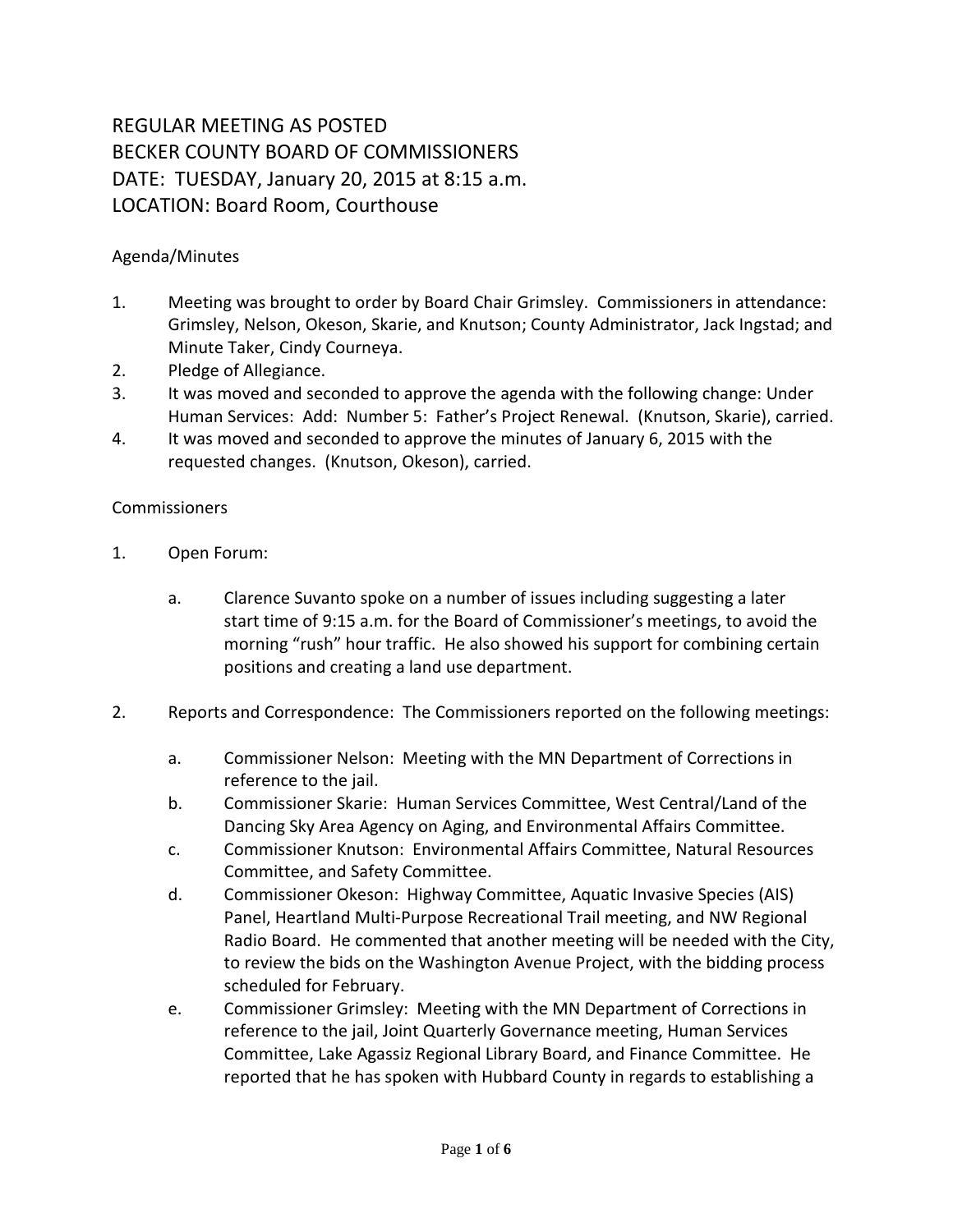more formal contract to house inmates at Hubbard County and is suggesting another joint meeting with Hubbard County be held in the near future.

- f. It was moved and seconded to appoint Commissioner Nelson as member of the AIS Panel. (Knutson, Okeson), carried.
- 3. Appointments:
	- a. It was moved and seconded to re-appoint Mary Seaberg to the Planning Commission for a 3-year term, representing District 3. (Okeson, Knutson), carried.
	- b. It was moved and seconded to re-appoint Mary Seaworth to the Planning Commission for a 3-year term, representing District 4. (Skarie, Nelson), carried.
	- c. It was moved and seconded to re-appoint Ray Thorkildson to the Planning Commission for a 3-year term, representing District 1. (Knutson, Nelson), carried.
- 4. Elected Official Salary Setting: Each of the elected officials presented including County Attorney, Gretchen Thilmony; Sheriff Todd Glander; Auditor-Treasurer, Mary Hendrickson; and Recorder, Patty Swenson:
	- a. It was moved and seconded to approve setting the salary for County Attorney, Gretchen Thilmony, at her current salary, with no increase requested, other than to acknowledge that she will receive the annual 2% increase approved for 2015 for all employees based on the fact that she has been serving in this position since before the election. (Knutson, Skarie), carried.
	- b. It was moved and seconded to approve setting the annual salary for Sheriff, Todd Glander, in the amount of \$88,500 for 2015, with no additional 2% annual increase as this is a new position for him. (Okeson, Nelson), carried.
	- c. It was moved and seconded to approve setting the annual salary for Auditor-Treasurer, Mary Hendrickson, in the amount of \$80,000 plus benefits for 2015. (Nelson, Skarie), carried.
	- d. It was moved and seconded to approve setting the annual salary for County Recorder, Patty Swenson, at her present salary plus 2% and benefits, with Ms. Swenson agreeing to continue assisting Planning and Zoning until further notice, with no additional increase to her approved salary. (Knutson, Skarie), carried.
- 5. It was moved and seconded to approve the Quarterly Governance meeting schedule for 2015, as presented, to meet the  $1<sup>st</sup>$  Tuesday of each quarter, with the next meeting scheduled for Tuesday, April  $7<sup>th</sup>$  from 7 – 8 a.m., with the Chamber hosting at M-State. (Knutson, Nelson), carried.

Auditor-Treasurer: Mary Hendrickson presented:

1. Licenses and Permits: There were none.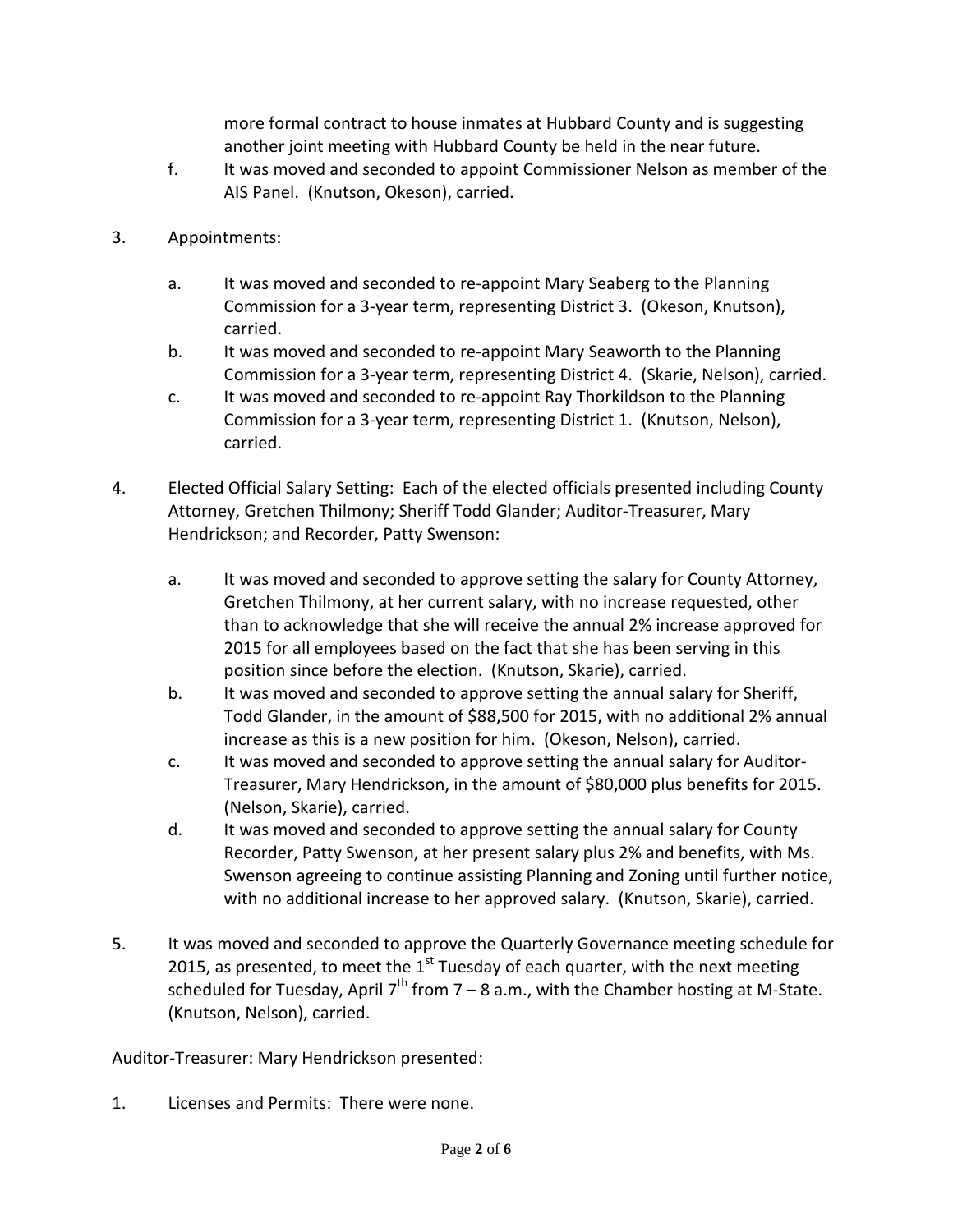- 2. It was moved and seconded to accept the November 2014 Cash Comparison and Investment Summary, as presented. (Okeson, Skarie), carried. It was suggested to consider establishing an "on-call" investment committee in the future.
- 3. Mary Hendrickson, Auditor-Treasurer, presented a summary and recap on days and number of ballots issued for the White Earth 2014 Satellite location, as well as a breakdown of costs for the satellite location.

Finance Committee: Mary Hendrickson presented:

- 1. It was moved and seconded to approve the Regular Claims, Auditor's Warrants, and Over-90-Day Claims, as presented:
	- a. Auditor's Warrants (Tuesday Bills):
		- i. 01/13/2015 in the amount of \$121,063.82.
		- ii. 01/14/2015 in the amount of \$615,490.33.
	- b. Over 90-Days:
		- i. MinnKota Recycling in the amount of \$29.00 did not receive invoice.
	- (Okeson, Knutson), carried.
- 2. It was recommended to approve when presented the purchase of one (1) Microtymp Machine for Human Services, at an amount up to \$3,732.
- 3. It was recommended to approve when presented, Resolution 01-15-2H, to approve the turnback of County Road 110 to Callaway Township, rather than County Road 100, as stated in the Finance Minutes.

Proclamation to Designate January as "Sex Trafficking Awareness Month": Resolution 01-15-2A: County Attorney, Gretchen Thilmony presented:

1. It was moved and seconded to approve Resolution 01-15-2A, as presented, to hereby proclaim January as Sex Trafficking Awareness Month in Becker County. (Nelson, Okeson), carried.

## Commissioners:

1. It was moved and seconded to approve Resolution 01-15-2B, to authorize setting the salaries for the elected officials, as previously stated in the minutes. (Skarie, Knutson), carried.

Human Services: Lisa Rietsema and Denise Warren presented:

1. It was moved and seconded to approve the amendment to the Partnership4Health Delegation Agreement, as presented, with no change to the intent from the previous agreement, just the corrections to reference the LPH Act change in language. (Skarie, Knutson), carried.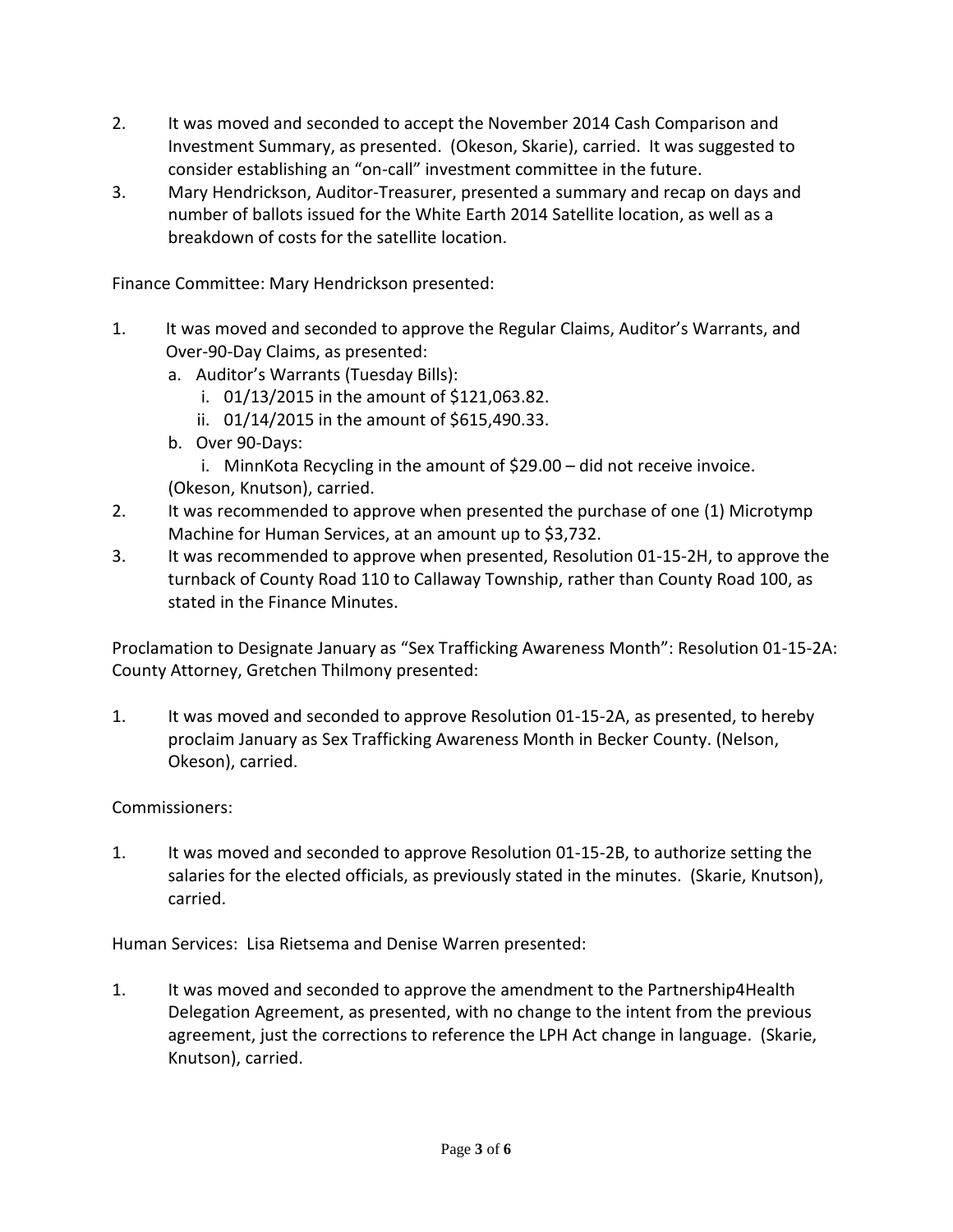- 2. It was moved and seconded to accept the Human Services reports as presented for Adult Services, Child & Family Services, Community Health, Financial Services, MCD (Mental/Chemical Dependency), and Transit. (Skarie, Nelson), carried.
- 3. It was moved and seconded to approve the purchase of one (1) Microtymp Machine for Human Services, as presented and at a cost of up to \$3,732. (Skarie, Nelson), carried.
- 4. It was moved and seconded to approve the Human Services Claims as presented for Human Services, Community Health, and Transit. (Knutson, Skarie), carried.
- 5. It was moved and seconded to approve the renewal of the Father's Project, as presented, at an amount of up to \$7,300. (Skarie, Nelson), carried.

Highway: Jim Olson and Jona Jacobson presented:

- 1. It was moved and seconded to approve Resolution 01-15-2H, as presented, to approve the revocation of the section of County Road 110 between Trunk Highway 59 and County State Aid Highway 21 and turn back to Callaway Township, and that following the revocation and turn back, that the name of the road be known as  $310^{th}$  Street. (Okeson, Nelson), carried.
- 2. It was moved and seconded to approve Resolution 01-15-2H, to adopt the revised Snow and Ice Control Policy, with the requested changes, as discussed. (Okeson, Knutson), carried.
- 3. It was moved and seconded to approve the purchase of one (1) refurbished AED Unit for the Highway Department from AED Superstore and Outlet, at the low quote of \$995. (Knutson, Nelson), carried.
- 4. It was moved and seconded to approve the Tree Seedling Contract for spring 2016 planting from PRT USA, Inc. of Victoria, BC Canada, as presented, with the low quote of \$18,400.90. (Nelson, Knutson), carried.
- 5. It was moved and seconded to approve the Tree Planting Contract for spring 2015 from Northwoods Forestry, Inc., as presented, with the low quote of \$7,107.00. (Knutson, Nelson), carried.

Environmental: Steve Skoog presented:

- 1. It was moved and seconded to approve the 2015 AIS Prevention Delegation Agreement, as presented, between the MN Department of Natural Resources and Becker County. (Knutson, Okeson), carried.
- 2. It was moved and seconded to approve Resolution 01-15-2G, as presented, to accept the Aquatic Invasive Species (AIS) designated funding from the State of Minnesota, in the amount of \$319,315 and to designate that these funds be used specifically for AIS prevention or to limit the spread of AIS only, with the funds designated and accounted for as a separate account from other general fund monies. (Okeson, Nelson), carried.
- 3. It was moved and seconded to approve Resolution 01-15-2D, to approve the Prairie Lakes Municipal Solid Waste Authority and Becker County Waste Supply Agreement, as presented. (Knutson, Skarie), carried.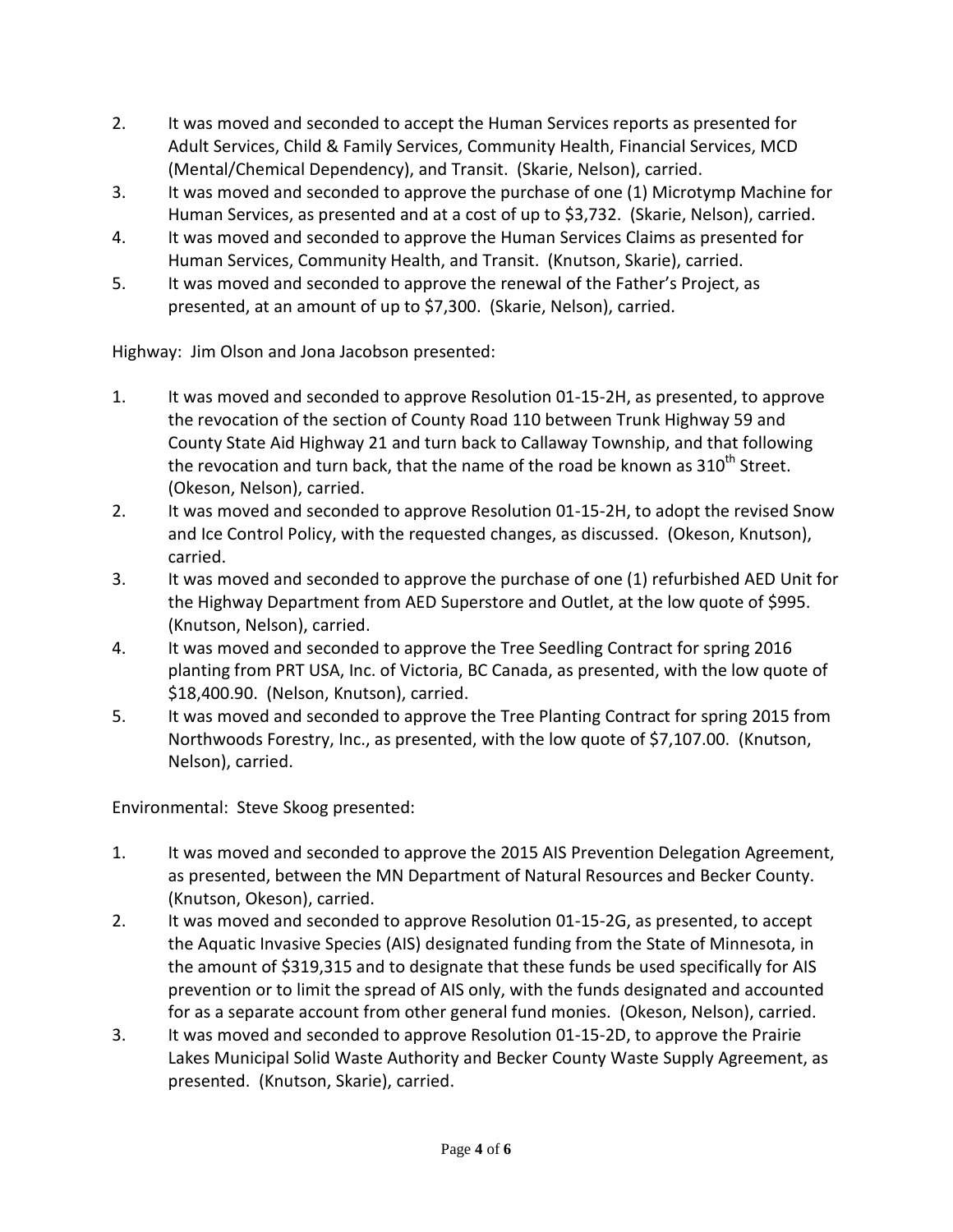4. It was moved and seconded to approve Resolution 01-15-2E, to approve and support the Prairie Lakes Municipal Solid Waste Authority Waste Designation Plan, as presented. (Skarie, Knutson), carried. Steve Skoog reported that the County Attorney's office has reviewed the plan.

Planning & Zoning: Julene Hodgson presented:

- 1. It was moved and seconded to concur with the Planning Commission (January 13, 2015), to approve the request submitted by Roger Larum, for a change of zone from Agricultural to Residential for Tract B consisting of 56,620 square feet for the project located at 13458 Ideal Beach Lane in Cormorant Township due to the request meets the criteria of the Ordinance, with the remnant tract of 6.7 acres to remain zoned agricultural. (Nelson, Knutson), carried.
- 2. It was moved and seconded to concur with the Planning Commission (January 13, 2015), to approve the request submitted by Bruce Dahlberg, for a Certificate of Survey for one (1) tract of land consisting of 2.6 acres more or less with a remainder tract of 33.4 acres, for the project located at 16452 Maple Ridge Road in Audubon Township, due to the request meets the criteria of the Ordinance. (Knutson, Nelson), carried.
- 3. No further informational meetings will be scheduled until further notice, due to winter/weather conditions. The Election of Officers will be placed on the Agenda at the future Public Hearing.

Becker County Museum-Historical Society: Executive Director, Amy Degerstrom, and Board of Trustee Member, Robin Turnwall presented:

1. Ms. Degerstrom and Mr. Turnwall provided an overview and summary of the Becker County Museum's Historical Society proposed building project, noting that they will return to the Board next month with additional information as they begin the process of initiating a 3.2 million dollar capital campaign.

Proposed Reorganization Plan: Resolution 01-15-2F: Steve Skoog and Patty Swenson presented:

- 1. Discussion was held in reference to the proposed reorganization plan submitted by Patty Swenson and Steve Skoog. Several citizens were present and provided input.
	- a. Willis Mattison supported the concept of the proposal and asked that the commissioners continue the process and to include the public in further discussions.
	- b. Clint Danielson asked when the changes would become effective, with the overall consensus from the Board that no changes would be approved today.
	- c. Clarence Suvanto supported the proposed changes from an assessing standpoint.